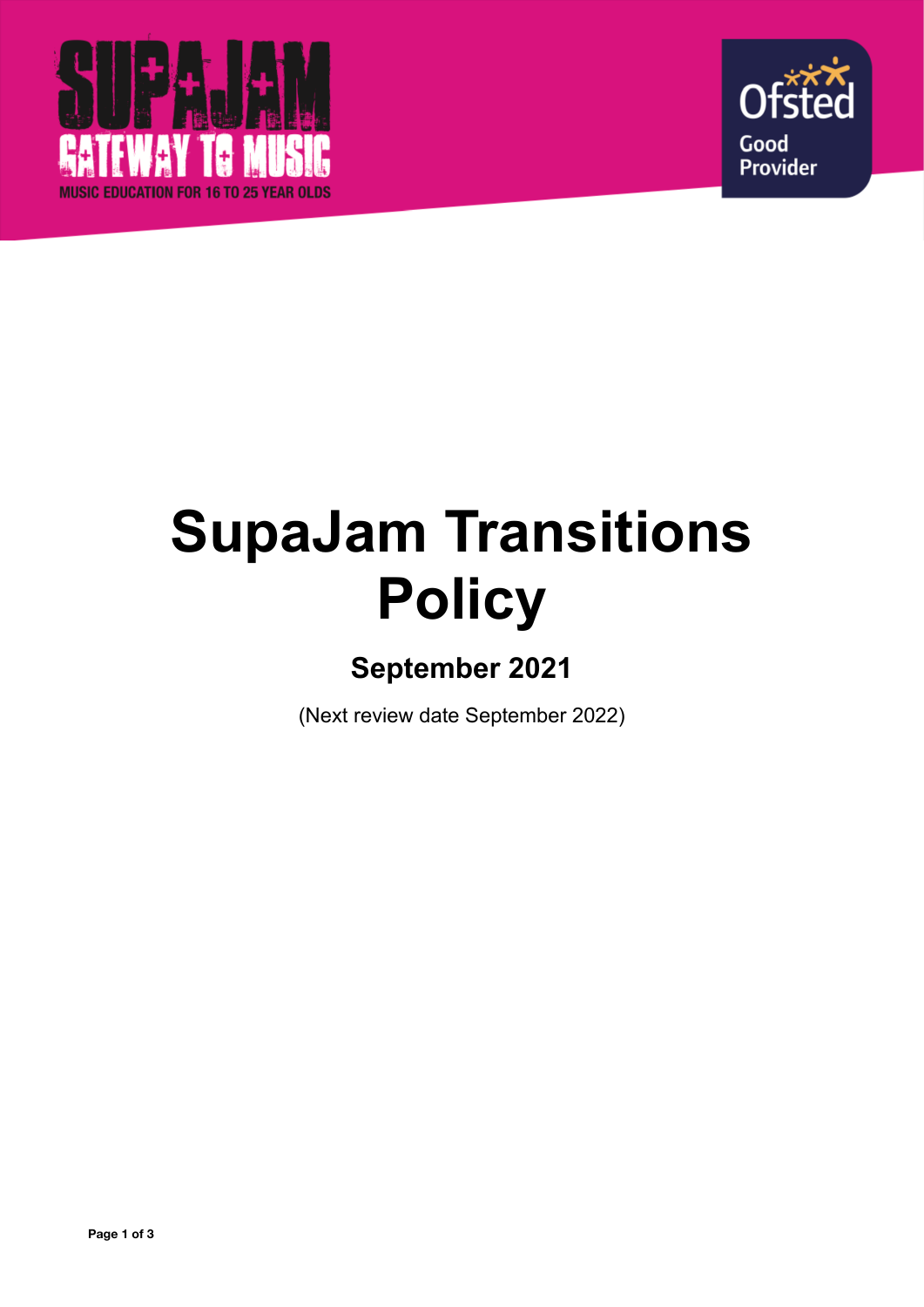# **Aim:**

SupaJam's Transitions Policy has been created to ensure the aims and objectives of our careers policy have been successfully embedded throughout our students' time studying with SupaJam. This will successfully prepare them for moving on into employment or further education in line with our SupaJam Ethos, allowing all our young people to thrive and achieve to their full potential.

This policy also outlines how we will support our students beyond SupaJam to encourage and support our students in their next steps.

#### **Careers Policy:**

This Policy does not take the place of the Careers Policy but runs in conjunction with it. It can be found in our policies folder and on our website. Our Careers Policy follows and embeds the Gatsby\* benchmark model set out by the good careers guidance for schools and enables students to access the essential careers exposure necessary to transition successfully beyond SupaJam.

#### **Transitions for SupaJam leavers:**

Part of our ethos at SupaJam is to enable our young people to thrive and achieve their full potential. It is therefore essential that we support this with a strong, structured, caring and supportive transition beyond SupaJam for our leavers\*.

#### **Provisions for transitions:**

- All projected\* leavers will receive additional 1:1 transition discussions during their last year with SupaJam.
- Early\* leavers will receive an additional transitional 1:1 chat with our careers advisor and transitions coordinator to discuss viable options.
- All projected leavers will have the opportunity to work with our higher education support lead to apply for further education/apprenticeships/university.
- All projected leavers will have the opportunity to complete work experience outside of SupaJam\*.
- All leavers will have the opportunity to have a careers interview with an externally sourced careers advisor.
- All leavers will have access to labour market information via careers boards, ensured registration to the national career service, updates on the SupaJam facebook page and support in searching for employment. In addition, parents and guardians will receive a weekly newsletter with supportive advice and guidance.

#### **Additional provisions for SEND transitions:**

- All SEND leavers will have a transitions discussion as part of their annual review of their EHCP which will generate transitions outcomes and provide an opportunity to collaborate with professionals involved in the young person's placement.
- All SEND leavers will have additional support from the pastoral care team to achieve career targets outlined in their transitional outcomes and career discussions.